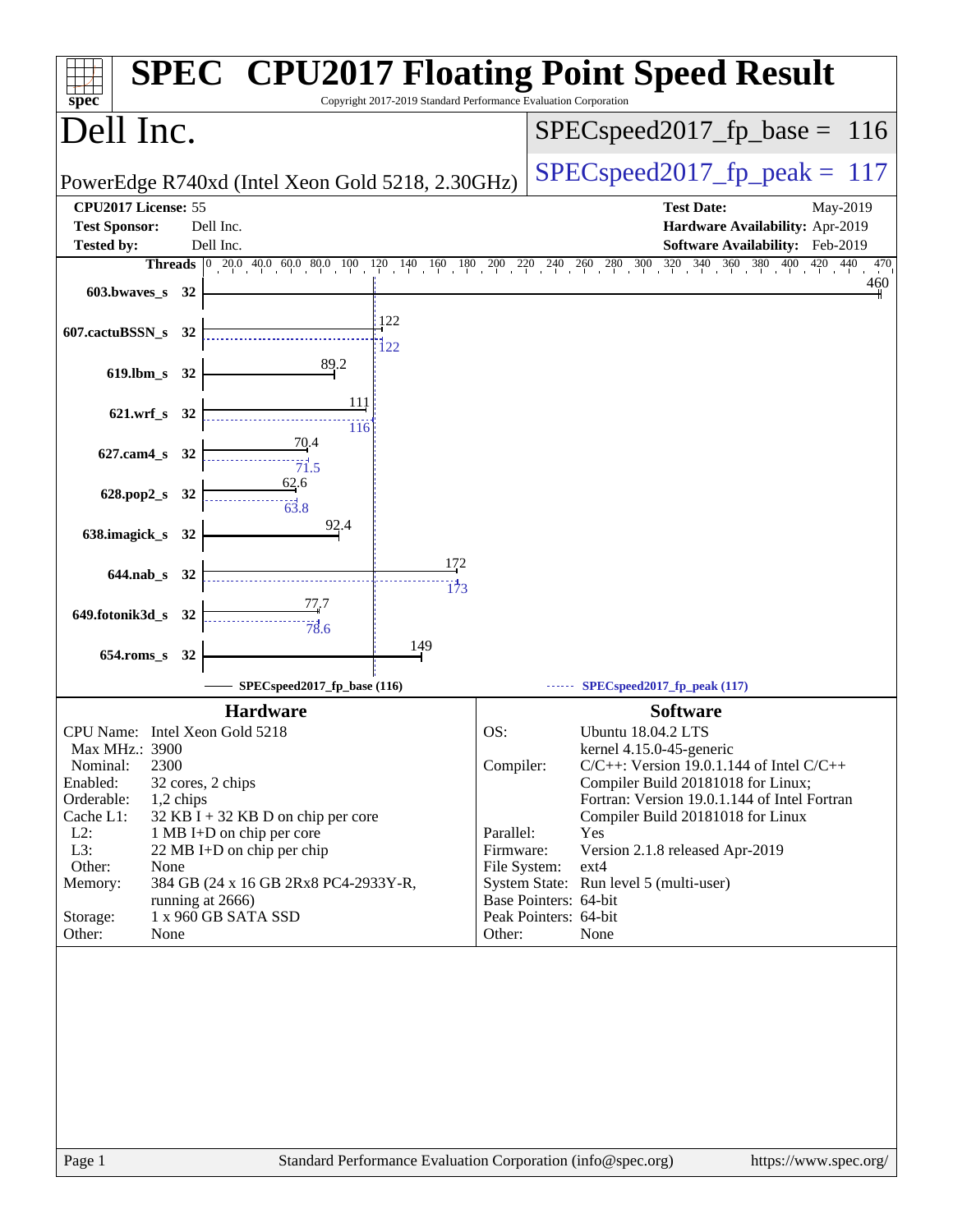| $Spec^*$             |                     | <b>SPEC CPU2017 Floating Point Speed Result</b><br>Copyright 2017-2019 Standard Performance Evaluation Corporation |                                        |          |
|----------------------|---------------------|--------------------------------------------------------------------------------------------------------------------|----------------------------------------|----------|
| Dell Inc.            |                     |                                                                                                                    | $SPEC speed2017_f p\_base = 116$       |          |
|                      |                     | PowerEdge R740xd (Intel Xeon Gold 5218, 2.30GHz)                                                                   | $SPEC speed2017fr peak = 117$          |          |
|                      | CPU2017 License: 55 |                                                                                                                    | <b>Test Date:</b>                      | May-2019 |
| <b>Test Sponsor:</b> |                     | Dell Inc.                                                                                                          | <b>Hardware Availability: Apr-2019</b> |          |
| <b>Tested by:</b>    |                     | Dell Inc.                                                                                                          | Software Availability: Feb-2019        |          |

### **[Results Table](http://www.spec.org/auto/cpu2017/Docs/result-fields.html#ResultsTable)**

|                            | <b>Base</b> |                |       |                | <b>Peak</b> |                |       |                |                |              |                |              |                |              |
|----------------------------|-------------|----------------|-------|----------------|-------------|----------------|-------|----------------|----------------|--------------|----------------|--------------|----------------|--------------|
| <b>Benchmark</b>           | Threads     | <b>Seconds</b> | Ratio | <b>Seconds</b> | Ratio       | <b>Seconds</b> | Ratio | <b>Threads</b> | <b>Seconds</b> | <b>Ratio</b> | <b>Seconds</b> | <b>Ratio</b> | <b>Seconds</b> | <b>Ratio</b> |
| $603.bwaves$ s             | 32          | 128            | 460   | 128            | 462         |                |       | 32             | <u>128</u>     | <b>460</b>   | 128            | 462          |                |              |
| 607.cactuBSSN s            | 32          | 137            | 122   | 137            | 122         |                |       | 32             | <u>137</u>     | <u> 122</u>  | 137            | 122          |                |              |
| $619.1$ bm s               | 32          | 58.8           | 89.2  | 58.5           | 89.6        |                |       | 32             | 58.8           | 89.2         | 58.5           | 89.6         |                |              |
| $621.wrf$ s                | 32          | 119            | 111   | 119            | <u>111</u>  |                |       | 32             | <u>114</u>     | <b>116</b>   | 114            | 116          |                |              |
| $627$ .cam4 s              | 32          | <u> 126</u>    | 70.4  | 124            | 71.4        |                |       | 32             | 124            | 71.6         | 124            | 71.5         |                |              |
| $628.pop2_s$               | 32          | 188            | 63.2  | 190            | 62.6        |                |       | 32             | 186            | 63.9         | 186            | 63.8         |                |              |
| 638.imagick_s              | 32          | 156            | 92.4  | 156            | 92.5        |                |       | 32             | <b>156</b>     | 92.4         | 156            | 92.5         |                |              |
| $644$ .nab s               | 32          | 101            | 173   | 101            | 172         |                |       | 32             | <b>101</b>     | 173          | 101            | 173          |                |              |
| 649.fotonik3d s            | 32          | 117            | 77.7  | 116            | 78.7        |                |       | 32             | 116            | 78.9         | <u>116</u>     | 78.6         |                |              |
| $654$ .roms s              | 32          | 106            | 149   | <b>106</b>     | 149         |                |       | 32             | 106            | 149          | <u>106</u>     | <u>149</u>   |                |              |
| $SPEC speed2017$ fp base = |             |                | 116   |                |             |                |       |                |                |              |                |              |                |              |
| $SPECspeed2017fp peak =$   |             |                | 117   |                |             |                |       |                |                |              |                |              |                |              |

Results appear in the [order in which they were run.](http://www.spec.org/auto/cpu2017/Docs/result-fields.html#RunOrder) Bold underlined text [indicates a median measurement.](http://www.spec.org/auto/cpu2017/Docs/result-fields.html#Median)

### **[Operating System Notes](http://www.spec.org/auto/cpu2017/Docs/result-fields.html#OperatingSystemNotes)**

Stack size set to unlimited using "ulimit -s unlimited"

### **[General Notes](http://www.spec.org/auto/cpu2017/Docs/result-fields.html#GeneralNotes)**

Environment variables set by runcpu before the start of the run: KMP\_AFFINITY = "granularity=fine,compact" LD\_LIBRARY\_PATH = "/home/cpu2017/lib/ia32:/home/cpu2017/lib/intel64" OMP\_STACKSIZE = "192M" Binaries compiled on a system with 1x Intel Core i9-7900X CPU + 32GB RAM memory using Redhat Enterprise Linux 7.5 NA: The test sponsor attests, as of date of publication, that CVE-2017-5754 (Meltdown) is mitigated in the system as tested and documented. Yes: The test sponsor attests, as of date of publication, that CVE-2017-5753 (Spectre variant 1) is mitigated in the system as tested and documented. Yes: The test sponsor attests, as of date of publication, that CVE-2017-5715 (Spectre variant 2) is mitigated in the system as tested and documented. Transparent Huge Pages enabled by default Prior to runcpu invocation Filesystem page cache synced and cleared with: sync; echo 3> /proc/sys/vm/drop\_caches

### **[Platform Notes](http://www.spec.org/auto/cpu2017/Docs/result-fields.html#PlatformNotes)**

 BIOS settings: ADDDC setting disabled Sub NUMA Cluster disabled Virtualization Technology disabled

**(Continued on next page)**

Page 2 Standard Performance Evaluation Corporation [\(info@spec.org\)](mailto:info@spec.org) <https://www.spec.org/>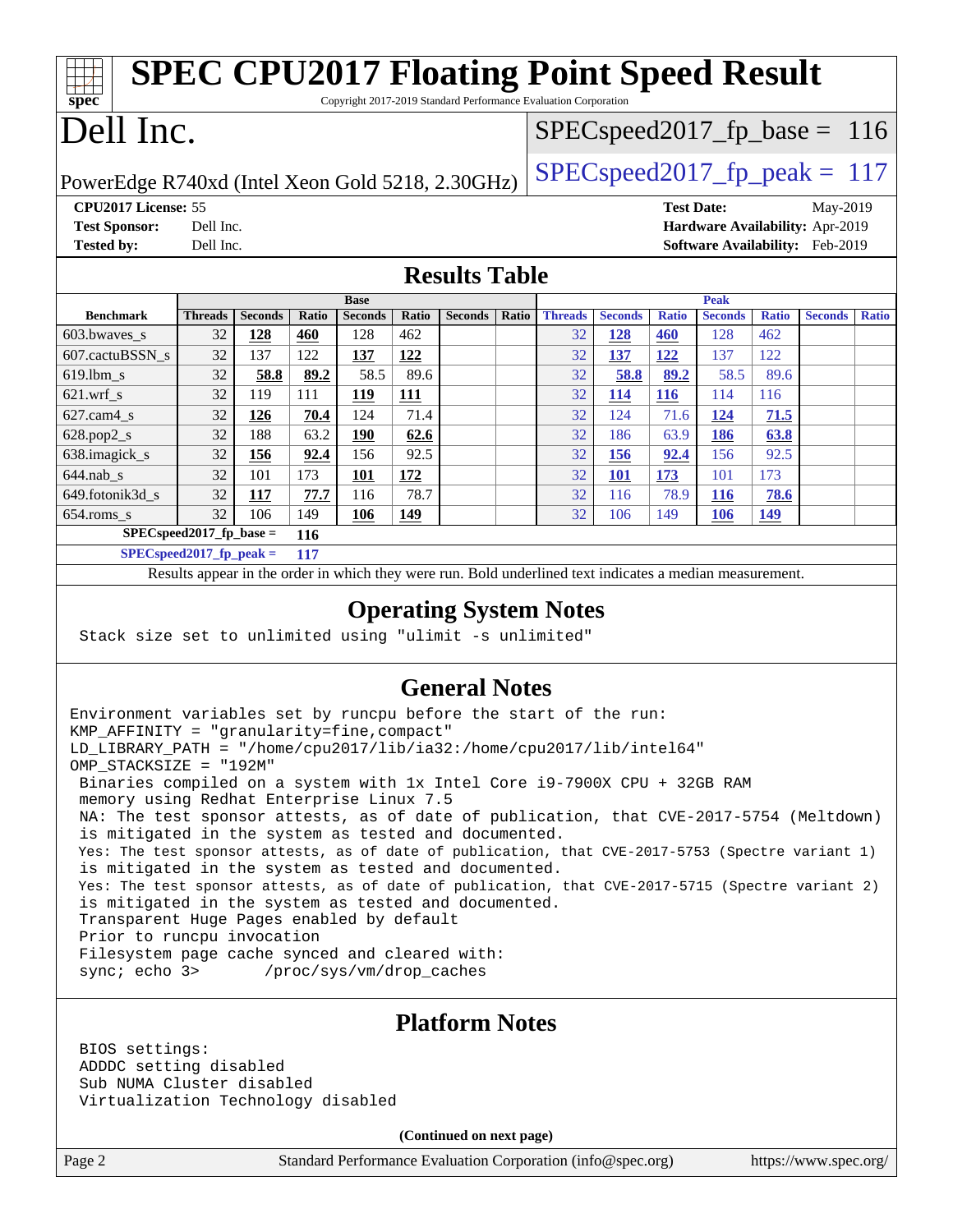#### Page 3 Standard Performance Evaluation Corporation [\(info@spec.org\)](mailto:info@spec.org) <https://www.spec.org/> **[spec](http://www.spec.org/) [SPEC CPU2017 Floating Point Speed Result](http://www.spec.org/auto/cpu2017/Docs/result-fields.html#SPECCPU2017FloatingPointSpeedResult)** Copyright 2017-2019 Standard Performance Evaluation Corporation Dell Inc. PowerEdge R740xd (Intel Xeon Gold 5218, 2.30GHz)  $\left|$  [SPECspeed2017\\_fp\\_peak =](http://www.spec.org/auto/cpu2017/Docs/result-fields.html#SPECspeed2017fppeak) 117 SPECspeed2017 fp base =  $116$ **[CPU2017 License:](http://www.spec.org/auto/cpu2017/Docs/result-fields.html#CPU2017License)** 55 **[Test Date:](http://www.spec.org/auto/cpu2017/Docs/result-fields.html#TestDate)** May-2019 **[Test Sponsor:](http://www.spec.org/auto/cpu2017/Docs/result-fields.html#TestSponsor)** Dell Inc. **[Hardware Availability:](http://www.spec.org/auto/cpu2017/Docs/result-fields.html#HardwareAvailability)** Apr-2019 **[Tested by:](http://www.spec.org/auto/cpu2017/Docs/result-fields.html#Testedby)** Dell Inc. **[Software Availability:](http://www.spec.org/auto/cpu2017/Docs/result-fields.html#SoftwareAvailability)** Feb-2019 **[Platform Notes \(Continued\)](http://www.spec.org/auto/cpu2017/Docs/result-fields.html#PlatformNotes)** DCU Streamer Prefetcher disabled System Profile set to Custom CPU Performance set to Maximum Performance C States set to Autonomous C1E disabled Uncore Frequency set to Dynamic Energy Efficiency Policy set to Performance Memory Patrol Scrub disabled Logical Processor disabled CPU Interconnect Bus Link Power Management disabled PCI ASPM L1 Link Power Management disabled Sysinfo program /home/cpu2017/bin/sysinfo Rev: r5974 of 2018-05-19 9bcde8f2999c33d61f64985e45859ea9 running on intel-sut Wed May 29 01:11:31 2019 SUT (System Under Test) info as seen by some common utilities. For more information on this section, see <https://www.spec.org/cpu2017/Docs/config.html#sysinfo> From /proc/cpuinfo model name : Intel(R) Xeon(R) Gold 5218 CPU @ 2.30GHz 2 "physical id"s (chips) 32 "processors" cores, siblings (Caution: counting these is hw and system dependent. The following excerpts from /proc/cpuinfo might not be reliable. Use with caution.) cpu cores : 16 siblings : 16 physical 0: cores 0 1 2 3 4 5 6 7 8 9 10 11 12 13 14 15 physical 1: cores 0 1 2 3 4 5 6 7 8 9 10 11 12 13 14 15 From lscpu: Architecture: x86\_64 CPU op-mode(s): 32-bit, 64-bit Byte Order: Little Endian  $CPU(s):$  32 On-line CPU(s) list: 0-31 Thread(s) per core: 1 Core(s) per socket: 16 Socket(s): 2 NUMA node(s): 2 Vendor ID: GenuineIntel CPU family: 6 Model: 85 Model name: Intel(R) Xeon(R) Gold 5218 CPU @ 2.30GHz Stepping: 6 CPU MHz: 3519.063 BogoMIPS: 4600.00 **(Continued on next page)**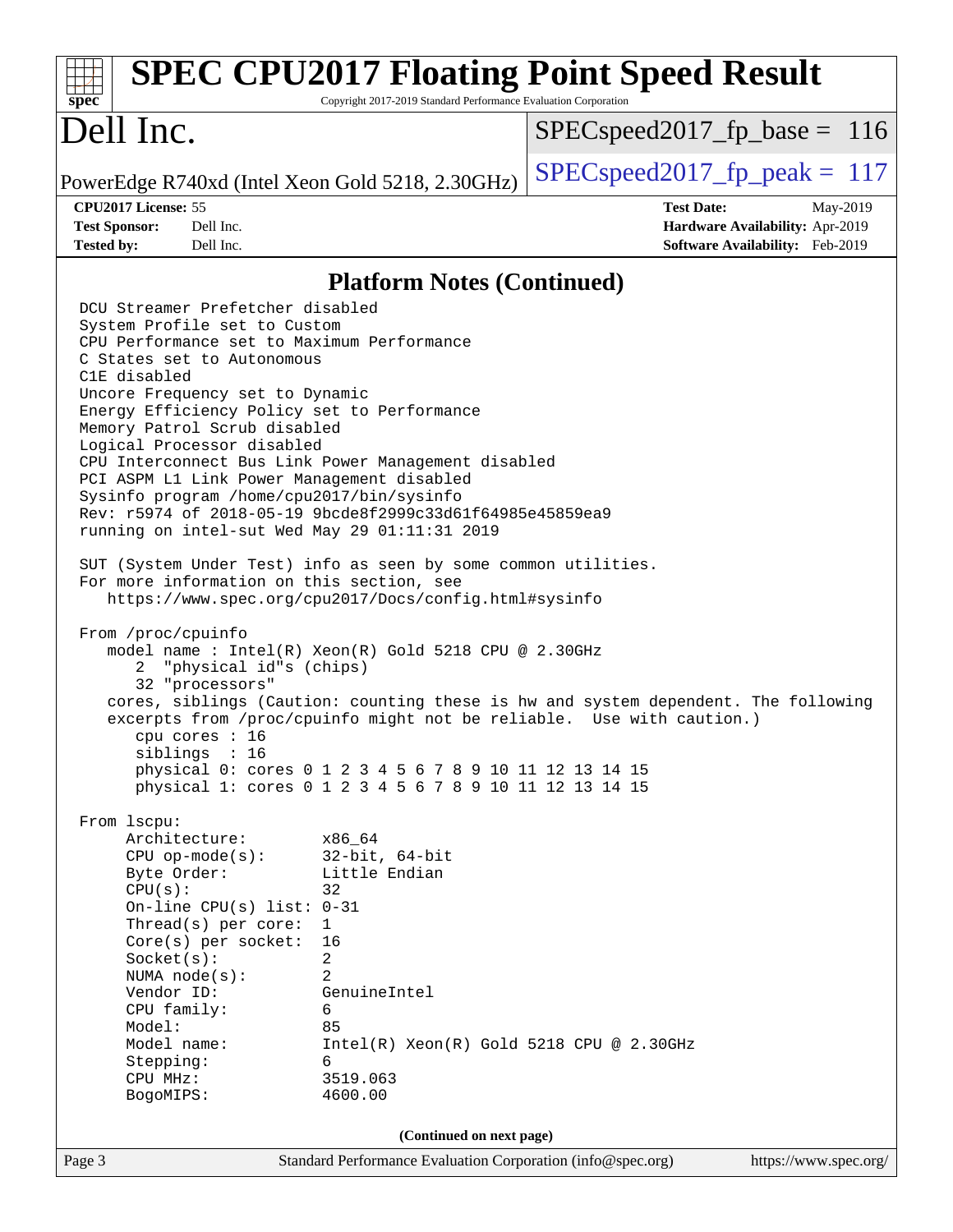| <b>SPEC CPU2017 Floating Point Speed Result</b><br>Copyright 2017-2019 Standard Performance Evaluation Corporation<br>$spec^*$                                                                                                                                                                                                                                                                                                                                                                                                                                                                                                                                                                                                                                                                                                                                                                                                                                                                                                                                                                                                                                                                                                                                                                                                                                                                                                                                                                                                                                                                                                                                                                                                                                                                                                                                                                                                                                                                                                                  |                                                                                                     |  |  |  |  |  |  |  |  |
|-------------------------------------------------------------------------------------------------------------------------------------------------------------------------------------------------------------------------------------------------------------------------------------------------------------------------------------------------------------------------------------------------------------------------------------------------------------------------------------------------------------------------------------------------------------------------------------------------------------------------------------------------------------------------------------------------------------------------------------------------------------------------------------------------------------------------------------------------------------------------------------------------------------------------------------------------------------------------------------------------------------------------------------------------------------------------------------------------------------------------------------------------------------------------------------------------------------------------------------------------------------------------------------------------------------------------------------------------------------------------------------------------------------------------------------------------------------------------------------------------------------------------------------------------------------------------------------------------------------------------------------------------------------------------------------------------------------------------------------------------------------------------------------------------------------------------------------------------------------------------------------------------------------------------------------------------------------------------------------------------------------------------------------------------|-----------------------------------------------------------------------------------------------------|--|--|--|--|--|--|--|--|
| Dell Inc.                                                                                                                                                                                                                                                                                                                                                                                                                                                                                                                                                                                                                                                                                                                                                                                                                                                                                                                                                                                                                                                                                                                                                                                                                                                                                                                                                                                                                                                                                                                                                                                                                                                                                                                                                                                                                                                                                                                                                                                                                                       | $SPEC speed2017_f p\_base = 116$                                                                    |  |  |  |  |  |  |  |  |
| PowerEdge R740xd (Intel Xeon Gold 5218, 2.30GHz)                                                                                                                                                                                                                                                                                                                                                                                                                                                                                                                                                                                                                                                                                                                                                                                                                                                                                                                                                                                                                                                                                                                                                                                                                                                                                                                                                                                                                                                                                                                                                                                                                                                                                                                                                                                                                                                                                                                                                                                                | $SPEC speed2017_fp\_peak = 117$                                                                     |  |  |  |  |  |  |  |  |
| CPU2017 License: 55<br><b>Test Sponsor:</b><br>Dell Inc.<br><b>Tested by:</b><br>Dell Inc.                                                                                                                                                                                                                                                                                                                                                                                                                                                                                                                                                                                                                                                                                                                                                                                                                                                                                                                                                                                                                                                                                                                                                                                                                                                                                                                                                                                                                                                                                                                                                                                                                                                                                                                                                                                                                                                                                                                                                      | <b>Test Date:</b><br>May-2019<br>Hardware Availability: Apr-2019<br>Software Availability: Feb-2019 |  |  |  |  |  |  |  |  |
|                                                                                                                                                                                                                                                                                                                                                                                                                                                                                                                                                                                                                                                                                                                                                                                                                                                                                                                                                                                                                                                                                                                                                                                                                                                                                                                                                                                                                                                                                                                                                                                                                                                                                                                                                                                                                                                                                                                                                                                                                                                 |                                                                                                     |  |  |  |  |  |  |  |  |
| <b>Platform Notes (Continued)</b><br>Virtualization:<br>$VT - x$<br>L1d cache:<br>32K<br>Lli cache:<br>32K<br>L2 cache:<br>1024K<br>22528K<br>L3 cache:<br>NUMA $node0$ $CPU(s):$<br>0, 2, 4, 6, 8, 10, 12, 14, 16, 18, 20, 22, 24, 26, 28, 30<br>NUMA nodel $CPU(s):$<br>1, 3, 5, 7, 9, 11, 13, 15, 17, 19, 21, 23, 25, 27, 29, 31<br>Flags:<br>fpu vme de pse tsc msr pae mce cx8 apic sep mtrr pge mca cmov<br>pat pse36 clflush dts acpi mmx fxsr sse sse2 ss ht tm pbe syscall nx pdpe1gb rdtscp<br>lm constant_tsc art arch_perfmon pebs bts rep_good nopl xtopology nonstop_tsc cpuid<br>aperfmperf pni pclmulqdq dtes64 monitor ds_cpl vmx smx est tm2 ssse3 sdbg fma cx16<br>xtpr pdcm pcid dca sse4_1 sse4_2 x2apic movbe popcnt aes xsave avx f16c rdrand<br>lahf_lm abm 3dnowprefetch cpuid_fault epb cat_13 cdp_13 invpcid_single ssbd mba ibrs<br>ibpb stibp ibrs_enhanced tpr_shadow vnmi flexpriority ept vpid fsgsbase tsc_adjust<br>bmil hle avx2 smep bmi2 erms invpcid rtm cqm mpx rdt_a avx512f avx512dq rdseed adx<br>smap clflushopt clwb intel_pt avx512cd avx512bw avx512vl xsaveopt xsavec xgetbvl<br>xsaves cqm_llc cqm_occup_llc cqm_mbm_total cqm_mbm_local dtherm ida arat pln pts pku<br>ospke avx512_vnni flush_l1d arch_capabilities<br>/proc/cpuinfo cache data<br>cache size : 22528 KB<br>From numactl --hardware WARNING: a numactl 'node' might or might not correspond to a<br>physical chip.<br>$available: 2 nodes (0-1)$<br>node 0 cpus: 0 2 4 6 8 10 12 14 16 18 20 22 24 26 28 30<br>node 0 size: 191915 MB<br>node 0 free: 185744 MB<br>node 1 cpus: 1 3 5 7 9 11 13 15 17 19 21 23 25 27 29 31<br>node 1 size: 193532 MB<br>node 1 free: 190011 MB<br>node distances:<br>node<br>$\overline{0}$<br>$\overline{1}$<br>0:<br>10<br>21<br>1:<br>21<br>10<br>From /proc/meminfo<br>MemTotal:<br>394698568 kB<br>HugePages_Total:<br>0<br>Hugepagesize:<br>2048 kB<br>/usr/bin/lsb_release -d<br>Ubuntu 18.04.2 LTS<br>From /etc/*release* /etc/*version*<br>debian_version: buster/sid<br>os-release: |                                                                                                     |  |  |  |  |  |  |  |  |
| (Continued on next page)<br>Standard Performance Evaluation Corporation (info@spec.org)<br>$Pa$ ge $\Delta$                                                                                                                                                                                                                                                                                                                                                                                                                                                                                                                                                                                                                                                                                                                                                                                                                                                                                                                                                                                                                                                                                                                                                                                                                                                                                                                                                                                                                                                                                                                                                                                                                                                                                                                                                                                                                                                                                                                                     | https://www.spec.org/                                                                               |  |  |  |  |  |  |  |  |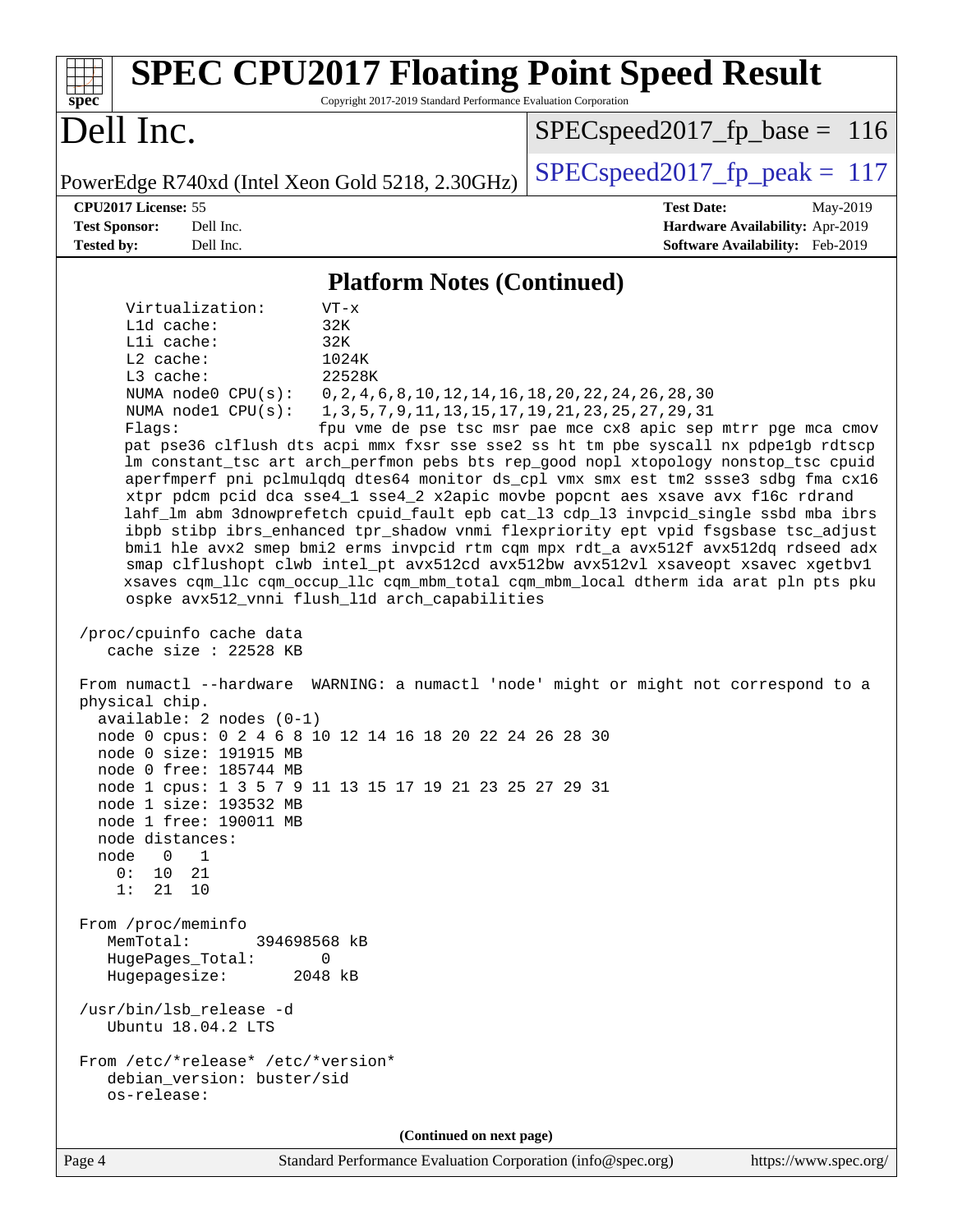| <b>SPEC CPU2017 Floating Point Speed Result</b><br>Copyright 2017-2019 Standard Performance Evaluation Corporation<br>$sp\overline{ec}$                                                                                                                                                                                                                                                                                                                                                                                                                                                                                                                                                                                                                                                                                                                                                                                                                                                                                                                                                                                                                                                                                                                                                                |                                                                                                     |
|--------------------------------------------------------------------------------------------------------------------------------------------------------------------------------------------------------------------------------------------------------------------------------------------------------------------------------------------------------------------------------------------------------------------------------------------------------------------------------------------------------------------------------------------------------------------------------------------------------------------------------------------------------------------------------------------------------------------------------------------------------------------------------------------------------------------------------------------------------------------------------------------------------------------------------------------------------------------------------------------------------------------------------------------------------------------------------------------------------------------------------------------------------------------------------------------------------------------------------------------------------------------------------------------------------|-----------------------------------------------------------------------------------------------------|
| Dell Inc.                                                                                                                                                                                                                                                                                                                                                                                                                                                                                                                                                                                                                                                                                                                                                                                                                                                                                                                                                                                                                                                                                                                                                                                                                                                                                              | $SPEC speed2017_fp\_base = 116$                                                                     |
| PowerEdge R740xd (Intel Xeon Gold 5218, 2.30GHz)                                                                                                                                                                                                                                                                                                                                                                                                                                                                                                                                                                                                                                                                                                                                                                                                                                                                                                                                                                                                                                                                                                                                                                                                                                                       | $SPEC speed2017_fp\_peak = 117$                                                                     |
| CPU2017 License: 55<br>Dell Inc.<br><b>Test Sponsor:</b><br>Dell Inc.<br><b>Tested by:</b>                                                                                                                                                                                                                                                                                                                                                                                                                                                                                                                                                                                                                                                                                                                                                                                                                                                                                                                                                                                                                                                                                                                                                                                                             | <b>Test Date:</b><br>May-2019<br>Hardware Availability: Apr-2019<br>Software Availability: Feb-2019 |
| <b>Platform Notes (Continued)</b>                                                                                                                                                                                                                                                                                                                                                                                                                                                                                                                                                                                                                                                                                                                                                                                                                                                                                                                                                                                                                                                                                                                                                                                                                                                                      |                                                                                                     |
| NAME="Ubuntu"<br>VERSION="18.04.2 LTS (Bionic Beaver)"<br>ID=ubuntu<br>ID LIKE=debian<br>PRETTY_NAME="Ubuntu 18.04.2 LTS"<br>VERSION ID="18.04"<br>HOME_URL="https://www.ubuntu.com/"<br>SUPPORT_URL="https://help.ubuntu.com/"<br>uname $-a$ :<br>Linux intel-sut 4.15.0-45-generic #48-Ubuntu SMP Tue Jan 29 16:28:13 UTC 2019 x86_64<br>x86_64 x86_64 GNU/Linux<br>Kernel self-reported vulnerability status:<br>CVE-2017-5754 (Meltdown):<br>Not affected<br>CVE-2017-5753 (Spectre variant 1): Mitigation: __user pointer sanitization<br>CVE-2017-5715 (Spectre variant 2): Mitigation: Enhanced IBRS, IBPB<br>run-level 5 May 27 15:12<br>SPEC is set to: /home/cpu2017<br>Filesystem<br>Type Size Used Avail Use% Mounted on<br>/dev/sda2<br>ext4 439G<br>25G 392G<br>$6\%$ /<br>Additional information from dmidecode follows. WARNING: Use caution when you interpret<br>this section. The 'dmidecode' program reads system data which is "intended to allow<br>hardware to be accurately determined", but the intent may not be met, as there are<br>frequent changes to hardware, firmware, and the "DMTF SMBIOS" standard.<br>BIOS Dell Inc. 2.1.8 04/30/2019<br>Memory:<br>24x 00AD00B300AD HMA82GR7CJR8N-WM 16 GB 2 rank 2933, configured at 2666<br>(End of data from sysinfo program) |                                                                                                     |
| <b>Compiler Version Notes</b>                                                                                                                                                                                                                                                                                                                                                                                                                                                                                                                                                                                                                                                                                                                                                                                                                                                                                                                                                                                                                                                                                                                                                                                                                                                                          |                                                                                                     |
| 619.1bm_s(base, peak) 638.imagick_s(base, peak) 644.nab_s(base, peak)<br>CC.<br>Intel(R) C Intel(R) 64 Compiler for applications running on Intel(R) 64,<br>Version 19.0.1.144 Build 20181018                                                                                                                                                                                                                                                                                                                                                                                                                                                                                                                                                                                                                                                                                                                                                                                                                                                                                                                                                                                                                                                                                                          |                                                                                                     |
| Copyright (C) 1985-2018 Intel Corporation. All rights reserved.                                                                                                                                                                                                                                                                                                                                                                                                                                                                                                                                                                                                                                                                                                                                                                                                                                                                                                                                                                                                                                                                                                                                                                                                                                        |                                                                                                     |
| (Continued on next page)                                                                                                                                                                                                                                                                                                                                                                                                                                                                                                                                                                                                                                                                                                                                                                                                                                                                                                                                                                                                                                                                                                                                                                                                                                                                               |                                                                                                     |
| Page 5<br>Standard Performance Evaluation Corporation (info@spec.org)                                                                                                                                                                                                                                                                                                                                                                                                                                                                                                                                                                                                                                                                                                                                                                                                                                                                                                                                                                                                                                                                                                                                                                                                                                  | https://www.spec.org/                                                                               |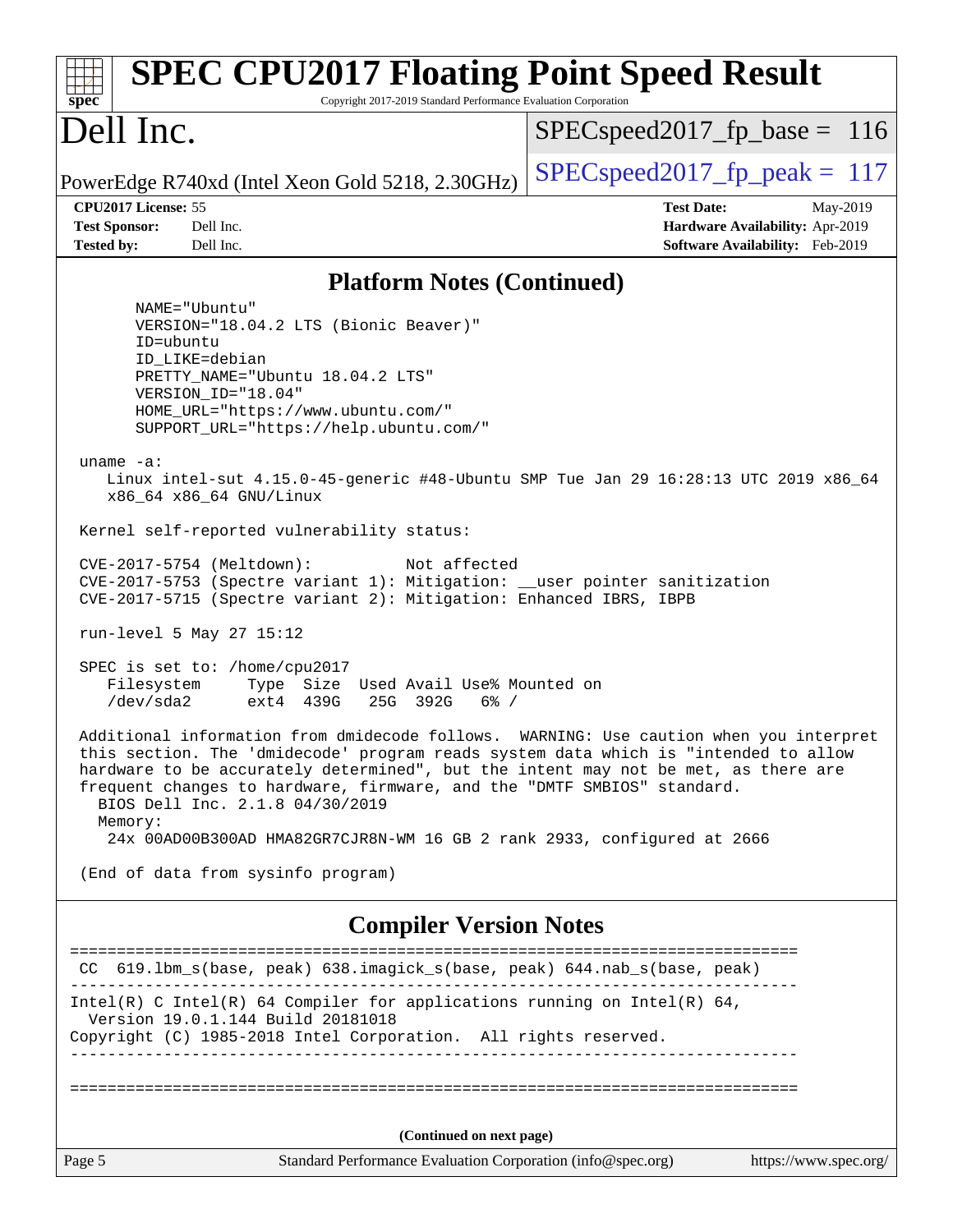| $\mathbf{Spec}^*$                                                | <b>SPEC CPU2017 Floating Point Speed Result</b><br>Copyright 2017-2019 Standard Performance Evaluation Corporation                                                                                                                                                                                                                                                                                                                                                                                                                                                     |                                                                                                     |
|------------------------------------------------------------------|------------------------------------------------------------------------------------------------------------------------------------------------------------------------------------------------------------------------------------------------------------------------------------------------------------------------------------------------------------------------------------------------------------------------------------------------------------------------------------------------------------------------------------------------------------------------|-----------------------------------------------------------------------------------------------------|
| Dell Inc.                                                        |                                                                                                                                                                                                                                                                                                                                                                                                                                                                                                                                                                        | $SPEC speed2017_fp\_base = 116$                                                                     |
|                                                                  | PowerEdge R740xd (Intel Xeon Gold 5218, 2.30GHz)                                                                                                                                                                                                                                                                                                                                                                                                                                                                                                                       | $SPEC speed2017_fp\_peak = 117$                                                                     |
| CPU2017 License: 55<br><b>Test Sponsor:</b><br><b>Tested by:</b> | Dell Inc.<br>Dell Inc.                                                                                                                                                                                                                                                                                                                                                                                                                                                                                                                                                 | <b>Test Date:</b><br>May-2019<br>Hardware Availability: Apr-2019<br>Software Availability: Feb-2019 |
|                                                                  | <b>Compiler Version Notes (Continued)</b>                                                                                                                                                                                                                                                                                                                                                                                                                                                                                                                              |                                                                                                     |
|                                                                  | FC 607.cactuBSSN_s(base, peak)                                                                                                                                                                                                                                                                                                                                                                                                                                                                                                                                         |                                                                                                     |
|                                                                  | Intel(R) $C++$ Intel(R) 64 Compiler for applications running on Intel(R) 64,<br>Version 19.0.1.144 Build 20181018<br>Copyright (C) 1985-2018 Intel Corporation. All rights reserved.<br>$Intel(R)$ C Intel(R) 64 Compiler for applications running on Intel(R) 64,<br>Version 19.0.1.144 Build 20181018<br>Copyright (C) 1985-2018 Intel Corporation. All rights reserved.<br>$Intel(R)$ Fortran Intel(R) 64 Compiler for applications running on Intel(R)<br>64, Version 19.0.1.144 Build 20181018<br>Copyright (C) 1985-2018 Intel Corporation. All rights reserved. |                                                                                                     |
|                                                                  | FC 603.bwaves_s(base) 649.fotonik3d_s(base) 654.roms_s(base, peak)                                                                                                                                                                                                                                                                                                                                                                                                                                                                                                     |                                                                                                     |
|                                                                  | Intel(R) Fortran Intel(R) 64 Compiler for applications running on Intel(R)<br>64, Version 19.0.1.144 Build 20181018<br>Copyright (C) 1985-2018 Intel Corporation. All rights reserved.<br>_______________________________                                                                                                                                                                                                                                                                                                                                              |                                                                                                     |
| FC.                                                              | 603.bwaves_s(peak) 649.fotonik3d_s(peak)                                                                                                                                                                                                                                                                                                                                                                                                                                                                                                                               |                                                                                                     |
|                                                                  | $Intel(R)$ Fortran Intel(R) 64 Compiler for applications running on Intel(R)<br>64, Version 19.0.1.144 Build 20181018<br>Copyright (C) 1985-2018 Intel Corporation. All rights reserved.                                                                                                                                                                                                                                                                                                                                                                               |                                                                                                     |
|                                                                  | $CC$ 621.wrf_s(base) 627.cam4_s(base, peak) 628.pop2_s(base)                                                                                                                                                                                                                                                                                                                                                                                                                                                                                                           |                                                                                                     |
|                                                                  | $Intel(R)$ Fortran Intel(R) 64 Compiler for applications running on Intel(R)<br>64, Version 19.0.1.144 Build 20181018<br>Copyright (C) 1985-2018 Intel Corporation. All rights reserved.<br>Intel(R) C Intel(R) 64 Compiler for applications running on Intel(R) 64,<br>Version 19.0.1.144 Build 20181018<br>Copyright (C) 1985-2018 Intel Corporation. All rights reserved.                                                                                                                                                                                           |                                                                                                     |
|                                                                  | $CC$ $621.wrf_s(peak)$ $628.pop2_s(peak)$                                                                                                                                                                                                                                                                                                                                                                                                                                                                                                                              |                                                                                                     |
|                                                                  | $Intel(R)$ Fortran Intel(R) 64 Compiler for applications running on Intel(R)<br>64, Version 19.0.1.144 Build 20181018<br>Copyright (C) 1985-2018 Intel Corporation. All rights reserved.<br>$Intel(R)$ C Intel(R) 64 Compiler for applications running on Intel(R) 64,                                                                                                                                                                                                                                                                                                 |                                                                                                     |
|                                                                  | (Continued on next page)                                                                                                                                                                                                                                                                                                                                                                                                                                                                                                                                               |                                                                                                     |
| Page 6                                                           | Standard Performance Evaluation Corporation (info@spec.org)                                                                                                                                                                                                                                                                                                                                                                                                                                                                                                            | https://www.spec.org/                                                                               |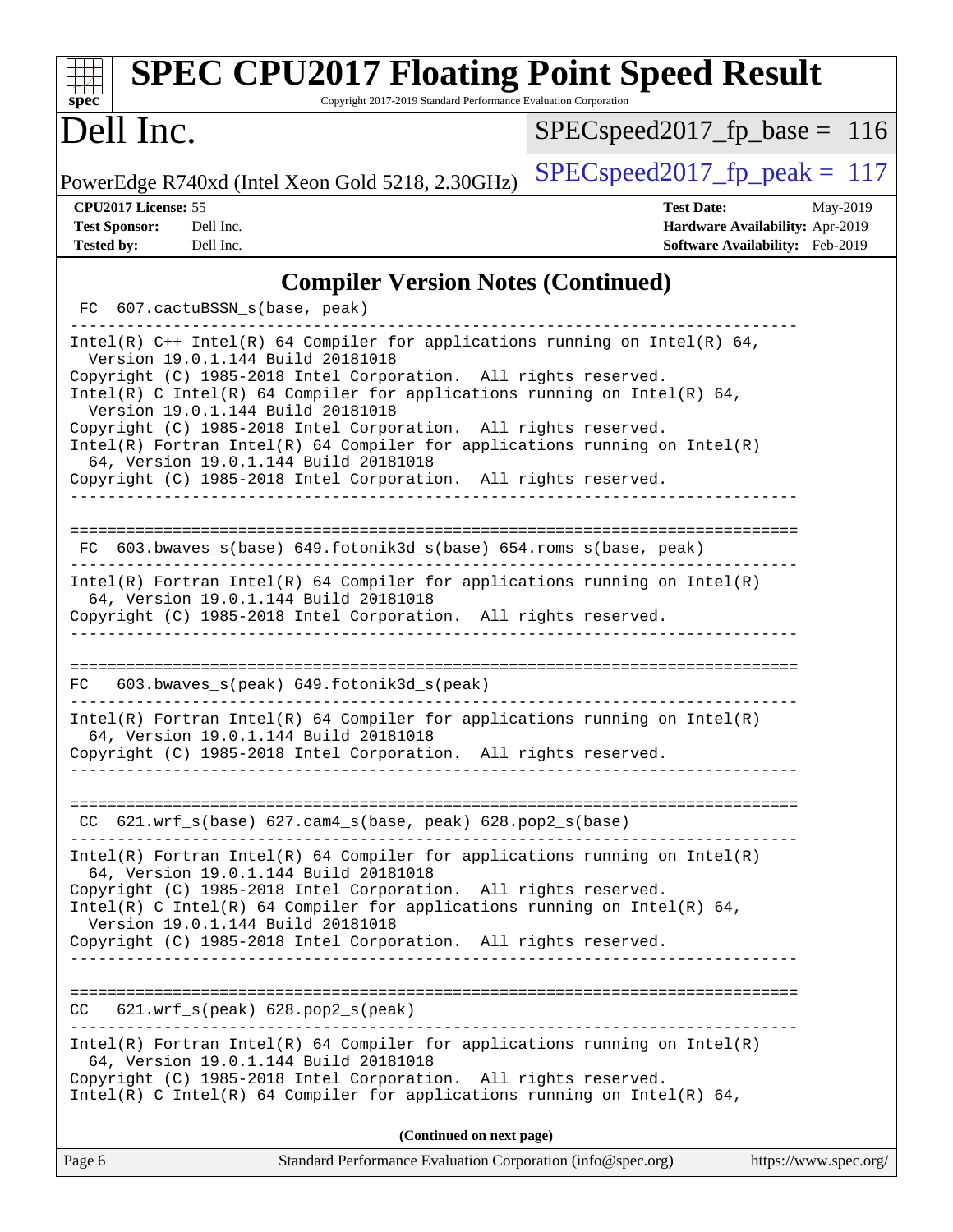# **[SPEC CPU2017 Floating Point Speed Result](http://www.spec.org/auto/cpu2017/Docs/result-fields.html#SPECCPU2017FloatingPointSpeedResult)**

Copyright 2017-2019 Standard Performance Evaluation Corporation

## Dell Inc.

**[spec](http://www.spec.org/)**

 $SPEC speed2017_fp\_base = 116$ 

PowerEdge R740xd (Intel Xeon Gold 5218, 2.30GHz)  $\left|$  [SPECspeed2017\\_fp\\_peak =](http://www.spec.org/auto/cpu2017/Docs/result-fields.html#SPECspeed2017fppeak) 117

**[CPU2017 License:](http://www.spec.org/auto/cpu2017/Docs/result-fields.html#CPU2017License)** 55 **[Test Date:](http://www.spec.org/auto/cpu2017/Docs/result-fields.html#TestDate)** May-2019

**[Test Sponsor:](http://www.spec.org/auto/cpu2017/Docs/result-fields.html#TestSponsor)** Dell Inc. **[Hardware Availability:](http://www.spec.org/auto/cpu2017/Docs/result-fields.html#HardwareAvailability)** Apr-2019 **[Tested by:](http://www.spec.org/auto/cpu2017/Docs/result-fields.html#Testedby)** Dell Inc. **[Software Availability:](http://www.spec.org/auto/cpu2017/Docs/result-fields.html#SoftwareAvailability)** Feb-2019

### **[Compiler Version Notes \(Continued\)](http://www.spec.org/auto/cpu2017/Docs/result-fields.html#CompilerVersionNotes)**

Version 19.0.1.144 Build 20181018

Copyright (C) 1985-2018 Intel Corporation. All rights reserved.

------------------------------------------------------------------------------

## **[Base Compiler Invocation](http://www.spec.org/auto/cpu2017/Docs/result-fields.html#BaseCompilerInvocation)**

[C benchmarks](http://www.spec.org/auto/cpu2017/Docs/result-fields.html#Cbenchmarks):  $icc - m64 - std = c11$ 

[Fortran benchmarks](http://www.spec.org/auto/cpu2017/Docs/result-fields.html#Fortranbenchmarks): [ifort -m64](http://www.spec.org/cpu2017/results/res2019q3/cpu2017-20190624-15449.flags.html#user_FCbase_intel_ifort_64bit_24f2bb282fbaeffd6157abe4f878425411749daecae9a33200eee2bee2fe76f3b89351d69a8130dd5949958ce389cf37ff59a95e7a40d588e8d3a57e0c3fd751)

[Benchmarks using both Fortran and C](http://www.spec.org/auto/cpu2017/Docs/result-fields.html#BenchmarksusingbothFortranandC): [ifort -m64](http://www.spec.org/cpu2017/results/res2019q3/cpu2017-20190624-15449.flags.html#user_CC_FCbase_intel_ifort_64bit_24f2bb282fbaeffd6157abe4f878425411749daecae9a33200eee2bee2fe76f3b89351d69a8130dd5949958ce389cf37ff59a95e7a40d588e8d3a57e0c3fd751) [icc -m64 -std=c11](http://www.spec.org/cpu2017/results/res2019q3/cpu2017-20190624-15449.flags.html#user_CC_FCbase_intel_icc_64bit_c11_33ee0cdaae7deeeab2a9725423ba97205ce30f63b9926c2519791662299b76a0318f32ddfffdc46587804de3178b4f9328c46fa7c2b0cd779d7a61945c91cd35)

[Benchmarks using Fortran, C, and C++:](http://www.spec.org/auto/cpu2017/Docs/result-fields.html#BenchmarksusingFortranCandCXX) [icpc -m64](http://www.spec.org/cpu2017/results/res2019q3/cpu2017-20190624-15449.flags.html#user_CC_CXX_FCbase_intel_icpc_64bit_4ecb2543ae3f1412ef961e0650ca070fec7b7afdcd6ed48761b84423119d1bf6bdf5cad15b44d48e7256388bc77273b966e5eb805aefd121eb22e9299b2ec9d9) [icc -m64 -std=c11](http://www.spec.org/cpu2017/results/res2019q3/cpu2017-20190624-15449.flags.html#user_CC_CXX_FCbase_intel_icc_64bit_c11_33ee0cdaae7deeeab2a9725423ba97205ce30f63b9926c2519791662299b76a0318f32ddfffdc46587804de3178b4f9328c46fa7c2b0cd779d7a61945c91cd35) [ifort -m64](http://www.spec.org/cpu2017/results/res2019q3/cpu2017-20190624-15449.flags.html#user_CC_CXX_FCbase_intel_ifort_64bit_24f2bb282fbaeffd6157abe4f878425411749daecae9a33200eee2bee2fe76f3b89351d69a8130dd5949958ce389cf37ff59a95e7a40d588e8d3a57e0c3fd751)

### **[Base Portability Flags](http://www.spec.org/auto/cpu2017/Docs/result-fields.html#BasePortabilityFlags)**

 603.bwaves\_s: [-DSPEC\\_LP64](http://www.spec.org/cpu2017/results/res2019q3/cpu2017-20190624-15449.flags.html#suite_basePORTABILITY603_bwaves_s_DSPEC_LP64) 607.cactuBSSN\_s: [-DSPEC\\_LP64](http://www.spec.org/cpu2017/results/res2019q3/cpu2017-20190624-15449.flags.html#suite_basePORTABILITY607_cactuBSSN_s_DSPEC_LP64) 619.lbm\_s: [-DSPEC\\_LP64](http://www.spec.org/cpu2017/results/res2019q3/cpu2017-20190624-15449.flags.html#suite_basePORTABILITY619_lbm_s_DSPEC_LP64) 621.wrf\_s: [-DSPEC\\_LP64](http://www.spec.org/cpu2017/results/res2019q3/cpu2017-20190624-15449.flags.html#suite_basePORTABILITY621_wrf_s_DSPEC_LP64) [-DSPEC\\_CASE\\_FLAG](http://www.spec.org/cpu2017/results/res2019q3/cpu2017-20190624-15449.flags.html#b621.wrf_s_baseCPORTABILITY_DSPEC_CASE_FLAG) [-convert big\\_endian](http://www.spec.org/cpu2017/results/res2019q3/cpu2017-20190624-15449.flags.html#user_baseFPORTABILITY621_wrf_s_convert_big_endian_c3194028bc08c63ac5d04de18c48ce6d347e4e562e8892b8bdbdc0214820426deb8554edfa529a3fb25a586e65a3d812c835984020483e7e73212c4d31a38223) 627.cam4\_s: [-DSPEC\\_LP64](http://www.spec.org/cpu2017/results/res2019q3/cpu2017-20190624-15449.flags.html#suite_basePORTABILITY627_cam4_s_DSPEC_LP64) [-DSPEC\\_CASE\\_FLAG](http://www.spec.org/cpu2017/results/res2019q3/cpu2017-20190624-15449.flags.html#b627.cam4_s_baseCPORTABILITY_DSPEC_CASE_FLAG) 628.pop2\_s: [-DSPEC\\_LP64](http://www.spec.org/cpu2017/results/res2019q3/cpu2017-20190624-15449.flags.html#suite_basePORTABILITY628_pop2_s_DSPEC_LP64) [-DSPEC\\_CASE\\_FLAG](http://www.spec.org/cpu2017/results/res2019q3/cpu2017-20190624-15449.flags.html#b628.pop2_s_baseCPORTABILITY_DSPEC_CASE_FLAG) [-convert big\\_endian](http://www.spec.org/cpu2017/results/res2019q3/cpu2017-20190624-15449.flags.html#user_baseFPORTABILITY628_pop2_s_convert_big_endian_c3194028bc08c63ac5d04de18c48ce6d347e4e562e8892b8bdbdc0214820426deb8554edfa529a3fb25a586e65a3d812c835984020483e7e73212c4d31a38223) [-assume byterecl](http://www.spec.org/cpu2017/results/res2019q3/cpu2017-20190624-15449.flags.html#user_baseFPORTABILITY628_pop2_s_assume_byterecl_7e47d18b9513cf18525430bbf0f2177aa9bf368bc7a059c09b2c06a34b53bd3447c950d3f8d6c70e3faf3a05c8557d66a5798b567902e8849adc142926523472) 638.imagick\_s: [-DSPEC\\_LP64](http://www.spec.org/cpu2017/results/res2019q3/cpu2017-20190624-15449.flags.html#suite_basePORTABILITY638_imagick_s_DSPEC_LP64) 644.nab\_s: [-DSPEC\\_LP64](http://www.spec.org/cpu2017/results/res2019q3/cpu2017-20190624-15449.flags.html#suite_basePORTABILITY644_nab_s_DSPEC_LP64) 649.fotonik3d\_s: [-DSPEC\\_LP64](http://www.spec.org/cpu2017/results/res2019q3/cpu2017-20190624-15449.flags.html#suite_basePORTABILITY649_fotonik3d_s_DSPEC_LP64) 654.roms\_s: [-DSPEC\\_LP64](http://www.spec.org/cpu2017/results/res2019q3/cpu2017-20190624-15449.flags.html#suite_basePORTABILITY654_roms_s_DSPEC_LP64)

## **[Base Optimization Flags](http://www.spec.org/auto/cpu2017/Docs/result-fields.html#BaseOptimizationFlags)**

[C benchmarks](http://www.spec.org/auto/cpu2017/Docs/result-fields.html#Cbenchmarks):

[-xCORE-AVX512](http://www.spec.org/cpu2017/results/res2019q3/cpu2017-20190624-15449.flags.html#user_CCbase_f-xCORE-AVX512) [-ipo](http://www.spec.org/cpu2017/results/res2019q3/cpu2017-20190624-15449.flags.html#user_CCbase_f-ipo) [-O3](http://www.spec.org/cpu2017/results/res2019q3/cpu2017-20190624-15449.flags.html#user_CCbase_f-O3) [-no-prec-div](http://www.spec.org/cpu2017/results/res2019q3/cpu2017-20190624-15449.flags.html#user_CCbase_f-no-prec-div) [-qopt-prefetch](http://www.spec.org/cpu2017/results/res2019q3/cpu2017-20190624-15449.flags.html#user_CCbase_f-qopt-prefetch) [-ffinite-math-only](http://www.spec.org/cpu2017/results/res2019q3/cpu2017-20190624-15449.flags.html#user_CCbase_f_finite_math_only_cb91587bd2077682c4b38af759c288ed7c732db004271a9512da14a4f8007909a5f1427ecbf1a0fb78ff2a814402c6114ac565ca162485bbcae155b5e4258871) [-qopt-mem-layout-trans=4](http://www.spec.org/cpu2017/results/res2019q3/cpu2017-20190624-15449.flags.html#user_CCbase_f-qopt-mem-layout-trans_fa39e755916c150a61361b7846f310bcdf6f04e385ef281cadf3647acec3f0ae266d1a1d22d972a7087a248fd4e6ca390a3634700869573d231a252c784941a8) [-qopenmp](http://www.spec.org/cpu2017/results/res2019q3/cpu2017-20190624-15449.flags.html#user_CCbase_qopenmp_16be0c44f24f464004c6784a7acb94aca937f053568ce72f94b139a11c7c168634a55f6653758ddd83bcf7b8463e8028bb0b48b77bcddc6b78d5d95bb1df2967) [-DSPEC\\_OPENMP](http://www.spec.org/cpu2017/results/res2019q3/cpu2017-20190624-15449.flags.html#suite_CCbase_DSPEC_OPENMP)

[Fortran benchmarks](http://www.spec.org/auto/cpu2017/Docs/result-fields.html#Fortranbenchmarks):

[-DSPEC\\_OPENMP](http://www.spec.org/cpu2017/results/res2019q3/cpu2017-20190624-15449.flags.html#suite_FCbase_DSPEC_OPENMP) [-xCORE-AVX512](http://www.spec.org/cpu2017/results/res2019q3/cpu2017-20190624-15449.flags.html#user_FCbase_f-xCORE-AVX512) [-ipo](http://www.spec.org/cpu2017/results/res2019q3/cpu2017-20190624-15449.flags.html#user_FCbase_f-ipo) [-O3](http://www.spec.org/cpu2017/results/res2019q3/cpu2017-20190624-15449.flags.html#user_FCbase_f-O3) [-no-prec-div](http://www.spec.org/cpu2017/results/res2019q3/cpu2017-20190624-15449.flags.html#user_FCbase_f-no-prec-div) [-qopt-prefetch](http://www.spec.org/cpu2017/results/res2019q3/cpu2017-20190624-15449.flags.html#user_FCbase_f-qopt-prefetch) [-ffinite-math-only](http://www.spec.org/cpu2017/results/res2019q3/cpu2017-20190624-15449.flags.html#user_FCbase_f_finite_math_only_cb91587bd2077682c4b38af759c288ed7c732db004271a9512da14a4f8007909a5f1427ecbf1a0fb78ff2a814402c6114ac565ca162485bbcae155b5e4258871) [-qopt-mem-layout-trans=4](http://www.spec.org/cpu2017/results/res2019q3/cpu2017-20190624-15449.flags.html#user_FCbase_f-qopt-mem-layout-trans_fa39e755916c150a61361b7846f310bcdf6f04e385ef281cadf3647acec3f0ae266d1a1d22d972a7087a248fd4e6ca390a3634700869573d231a252c784941a8) [-qopenmp](http://www.spec.org/cpu2017/results/res2019q3/cpu2017-20190624-15449.flags.html#user_FCbase_qopenmp_16be0c44f24f464004c6784a7acb94aca937f053568ce72f94b139a11c7c168634a55f6653758ddd83bcf7b8463e8028bb0b48b77bcddc6b78d5d95bb1df2967)

**(Continued on next page)**

| Page 7 | Standard Performance Evaluation Corporation (info@spec.org) | https://www.spec.org/ |
|--------|-------------------------------------------------------------|-----------------------|
|--------|-------------------------------------------------------------|-----------------------|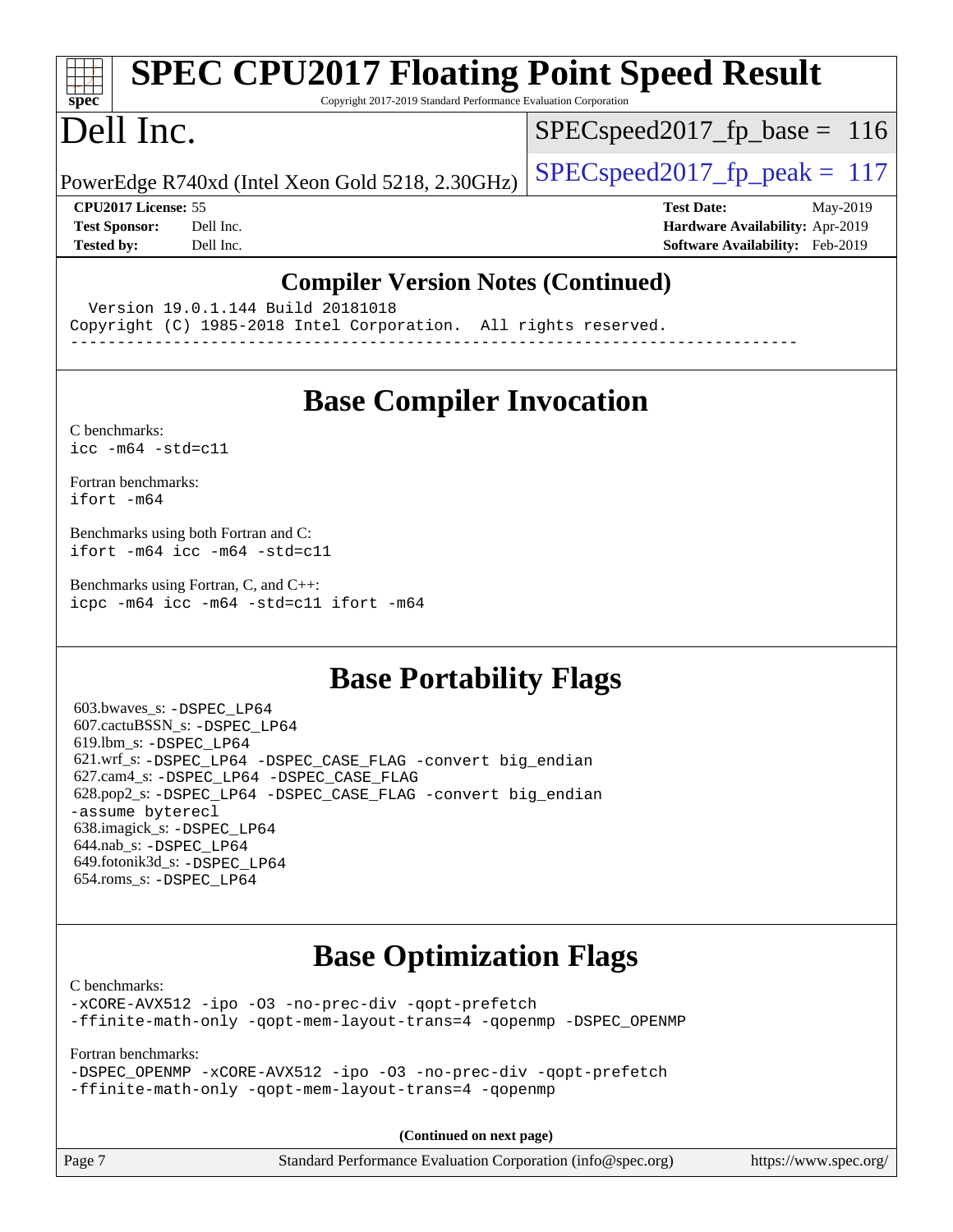### **[spec](http://www.spec.org/) [SPEC CPU2017 Floating Point Speed Result](http://www.spec.org/auto/cpu2017/Docs/result-fields.html#SPECCPU2017FloatingPointSpeedResult)** Copyright 2017-2019 Standard Performance Evaluation Corporation Dell Inc. PowerEdge R740xd (Intel Xeon Gold 5218, 2.30GHz)  $\left|$  [SPECspeed2017\\_fp\\_peak =](http://www.spec.org/auto/cpu2017/Docs/result-fields.html#SPECspeed2017fppeak) 117 SPECspeed2017 fp base =  $116$ **[CPU2017 License:](http://www.spec.org/auto/cpu2017/Docs/result-fields.html#CPU2017License)** 55 **[Test Date:](http://www.spec.org/auto/cpu2017/Docs/result-fields.html#TestDate)** May-2019

**[Tested by:](http://www.spec.org/auto/cpu2017/Docs/result-fields.html#Testedby)** Dell Inc. **[Software Availability:](http://www.spec.org/auto/cpu2017/Docs/result-fields.html#SoftwareAvailability)** Feb-2019

**[Test Sponsor:](http://www.spec.org/auto/cpu2017/Docs/result-fields.html#TestSponsor)** Dell Inc. **[Hardware Availability:](http://www.spec.org/auto/cpu2017/Docs/result-fields.html#HardwareAvailability)** Apr-2019

## **[Base Optimization Flags \(Continued\)](http://www.spec.org/auto/cpu2017/Docs/result-fields.html#BaseOptimizationFlags)**

[Fortran benchmarks](http://www.spec.org/auto/cpu2017/Docs/result-fields.html#Fortranbenchmarks) (continued): [-nostandard-realloc-lhs](http://www.spec.org/cpu2017/results/res2019q3/cpu2017-20190624-15449.flags.html#user_FCbase_f_2003_std_realloc_82b4557e90729c0f113870c07e44d33d6f5a304b4f63d4c15d2d0f1fab99f5daaed73bdb9275d9ae411527f28b936061aa8b9c8f2d63842963b95c9dd6426b8a)

[Benchmarks using both Fortran and C](http://www.spec.org/auto/cpu2017/Docs/result-fields.html#BenchmarksusingbothFortranandC):

[-xCORE-AVX512](http://www.spec.org/cpu2017/results/res2019q3/cpu2017-20190624-15449.flags.html#user_CC_FCbase_f-xCORE-AVX512) [-ipo](http://www.spec.org/cpu2017/results/res2019q3/cpu2017-20190624-15449.flags.html#user_CC_FCbase_f-ipo) [-O3](http://www.spec.org/cpu2017/results/res2019q3/cpu2017-20190624-15449.flags.html#user_CC_FCbase_f-O3) [-no-prec-div](http://www.spec.org/cpu2017/results/res2019q3/cpu2017-20190624-15449.flags.html#user_CC_FCbase_f-no-prec-div) [-qopt-prefetch](http://www.spec.org/cpu2017/results/res2019q3/cpu2017-20190624-15449.flags.html#user_CC_FCbase_f-qopt-prefetch) [-ffinite-math-only](http://www.spec.org/cpu2017/results/res2019q3/cpu2017-20190624-15449.flags.html#user_CC_FCbase_f_finite_math_only_cb91587bd2077682c4b38af759c288ed7c732db004271a9512da14a4f8007909a5f1427ecbf1a0fb78ff2a814402c6114ac565ca162485bbcae155b5e4258871) [-qopt-mem-layout-trans=4](http://www.spec.org/cpu2017/results/res2019q3/cpu2017-20190624-15449.flags.html#user_CC_FCbase_f-qopt-mem-layout-trans_fa39e755916c150a61361b7846f310bcdf6f04e385ef281cadf3647acec3f0ae266d1a1d22d972a7087a248fd4e6ca390a3634700869573d231a252c784941a8) [-qopenmp](http://www.spec.org/cpu2017/results/res2019q3/cpu2017-20190624-15449.flags.html#user_CC_FCbase_qopenmp_16be0c44f24f464004c6784a7acb94aca937f053568ce72f94b139a11c7c168634a55f6653758ddd83bcf7b8463e8028bb0b48b77bcddc6b78d5d95bb1df2967) [-DSPEC\\_OPENMP](http://www.spec.org/cpu2017/results/res2019q3/cpu2017-20190624-15449.flags.html#suite_CC_FCbase_DSPEC_OPENMP) [-nostandard-realloc-lhs](http://www.spec.org/cpu2017/results/res2019q3/cpu2017-20190624-15449.flags.html#user_CC_FCbase_f_2003_std_realloc_82b4557e90729c0f113870c07e44d33d6f5a304b4f63d4c15d2d0f1fab99f5daaed73bdb9275d9ae411527f28b936061aa8b9c8f2d63842963b95c9dd6426b8a)

[Benchmarks using Fortran, C, and C++:](http://www.spec.org/auto/cpu2017/Docs/result-fields.html#BenchmarksusingFortranCandCXX)

[-xCORE-AVX512](http://www.spec.org/cpu2017/results/res2019q3/cpu2017-20190624-15449.flags.html#user_CC_CXX_FCbase_f-xCORE-AVX512) [-ipo](http://www.spec.org/cpu2017/results/res2019q3/cpu2017-20190624-15449.flags.html#user_CC_CXX_FCbase_f-ipo) [-O3](http://www.spec.org/cpu2017/results/res2019q3/cpu2017-20190624-15449.flags.html#user_CC_CXX_FCbase_f-O3) [-no-prec-div](http://www.spec.org/cpu2017/results/res2019q3/cpu2017-20190624-15449.flags.html#user_CC_CXX_FCbase_f-no-prec-div) [-qopt-prefetch](http://www.spec.org/cpu2017/results/res2019q3/cpu2017-20190624-15449.flags.html#user_CC_CXX_FCbase_f-qopt-prefetch) [-ffinite-math-only](http://www.spec.org/cpu2017/results/res2019q3/cpu2017-20190624-15449.flags.html#user_CC_CXX_FCbase_f_finite_math_only_cb91587bd2077682c4b38af759c288ed7c732db004271a9512da14a4f8007909a5f1427ecbf1a0fb78ff2a814402c6114ac565ca162485bbcae155b5e4258871) [-qopt-mem-layout-trans=4](http://www.spec.org/cpu2017/results/res2019q3/cpu2017-20190624-15449.flags.html#user_CC_CXX_FCbase_f-qopt-mem-layout-trans_fa39e755916c150a61361b7846f310bcdf6f04e385ef281cadf3647acec3f0ae266d1a1d22d972a7087a248fd4e6ca390a3634700869573d231a252c784941a8) [-qopenmp](http://www.spec.org/cpu2017/results/res2019q3/cpu2017-20190624-15449.flags.html#user_CC_CXX_FCbase_qopenmp_16be0c44f24f464004c6784a7acb94aca937f053568ce72f94b139a11c7c168634a55f6653758ddd83bcf7b8463e8028bb0b48b77bcddc6b78d5d95bb1df2967) [-DSPEC\\_OPENMP](http://www.spec.org/cpu2017/results/res2019q3/cpu2017-20190624-15449.flags.html#suite_CC_CXX_FCbase_DSPEC_OPENMP)

[-nostandard-realloc-lhs](http://www.spec.org/cpu2017/results/res2019q3/cpu2017-20190624-15449.flags.html#user_CC_CXX_FCbase_f_2003_std_realloc_82b4557e90729c0f113870c07e44d33d6f5a304b4f63d4c15d2d0f1fab99f5daaed73bdb9275d9ae411527f28b936061aa8b9c8f2d63842963b95c9dd6426b8a)

## **[Peak Compiler Invocation](http://www.spec.org/auto/cpu2017/Docs/result-fields.html#PeakCompilerInvocation)**

[C benchmarks](http://www.spec.org/auto/cpu2017/Docs/result-fields.html#Cbenchmarks): [icc -m64 -std=c11](http://www.spec.org/cpu2017/results/res2019q3/cpu2017-20190624-15449.flags.html#user_CCpeak_intel_icc_64bit_c11_33ee0cdaae7deeeab2a9725423ba97205ce30f63b9926c2519791662299b76a0318f32ddfffdc46587804de3178b4f9328c46fa7c2b0cd779d7a61945c91cd35)

[Fortran benchmarks](http://www.spec.org/auto/cpu2017/Docs/result-fields.html#Fortranbenchmarks): [ifort -m64](http://www.spec.org/cpu2017/results/res2019q3/cpu2017-20190624-15449.flags.html#user_FCpeak_intel_ifort_64bit_24f2bb282fbaeffd6157abe4f878425411749daecae9a33200eee2bee2fe76f3b89351d69a8130dd5949958ce389cf37ff59a95e7a40d588e8d3a57e0c3fd751)

[Benchmarks using both Fortran and C](http://www.spec.org/auto/cpu2017/Docs/result-fields.html#BenchmarksusingbothFortranandC): [ifort -m64](http://www.spec.org/cpu2017/results/res2019q3/cpu2017-20190624-15449.flags.html#user_CC_FCpeak_intel_ifort_64bit_24f2bb282fbaeffd6157abe4f878425411749daecae9a33200eee2bee2fe76f3b89351d69a8130dd5949958ce389cf37ff59a95e7a40d588e8d3a57e0c3fd751) [icc -m64 -std=c11](http://www.spec.org/cpu2017/results/res2019q3/cpu2017-20190624-15449.flags.html#user_CC_FCpeak_intel_icc_64bit_c11_33ee0cdaae7deeeab2a9725423ba97205ce30f63b9926c2519791662299b76a0318f32ddfffdc46587804de3178b4f9328c46fa7c2b0cd779d7a61945c91cd35)

[Benchmarks using Fortran, C, and C++:](http://www.spec.org/auto/cpu2017/Docs/result-fields.html#BenchmarksusingFortranCandCXX) [icpc -m64](http://www.spec.org/cpu2017/results/res2019q3/cpu2017-20190624-15449.flags.html#user_CC_CXX_FCpeak_intel_icpc_64bit_4ecb2543ae3f1412ef961e0650ca070fec7b7afdcd6ed48761b84423119d1bf6bdf5cad15b44d48e7256388bc77273b966e5eb805aefd121eb22e9299b2ec9d9) [icc -m64 -std=c11](http://www.spec.org/cpu2017/results/res2019q3/cpu2017-20190624-15449.flags.html#user_CC_CXX_FCpeak_intel_icc_64bit_c11_33ee0cdaae7deeeab2a9725423ba97205ce30f63b9926c2519791662299b76a0318f32ddfffdc46587804de3178b4f9328c46fa7c2b0cd779d7a61945c91cd35) [ifort -m64](http://www.spec.org/cpu2017/results/res2019q3/cpu2017-20190624-15449.flags.html#user_CC_CXX_FCpeak_intel_ifort_64bit_24f2bb282fbaeffd6157abe4f878425411749daecae9a33200eee2bee2fe76f3b89351d69a8130dd5949958ce389cf37ff59a95e7a40d588e8d3a57e0c3fd751)

## **[Peak Portability Flags](http://www.spec.org/auto/cpu2017/Docs/result-fields.html#PeakPortabilityFlags)**

Same as Base Portability Flags

## **[Peak Optimization Flags](http://www.spec.org/auto/cpu2017/Docs/result-fields.html#PeakOptimizationFlags)**

[C benchmarks](http://www.spec.org/auto/cpu2017/Docs/result-fields.html#Cbenchmarks):

619.lbm\_s: basepeak = yes

638.imagick\_s: basepeak = yes

**(Continued on next page)**

Page 8 Standard Performance Evaluation Corporation [\(info@spec.org\)](mailto:info@spec.org) <https://www.spec.org/>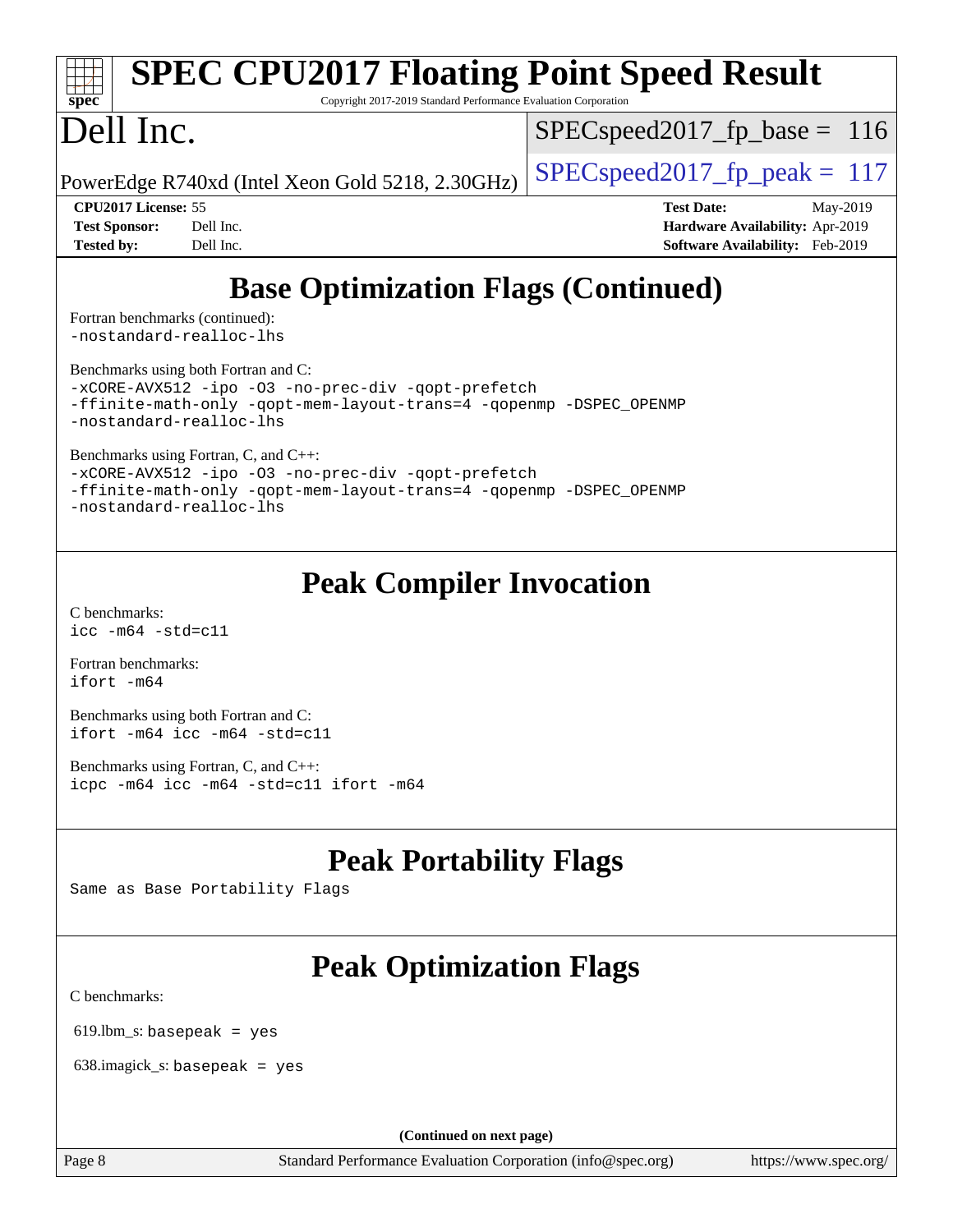### **[spec](http://www.spec.org/) [SPEC CPU2017 Floating Point Speed Result](http://www.spec.org/auto/cpu2017/Docs/result-fields.html#SPECCPU2017FloatingPointSpeedResult)** Copyright 2017-2019 Standard Performance Evaluation Corporation Dell Inc. PowerEdge R740xd (Intel Xeon Gold 5218, 2.30GHz)  $\left|$  [SPECspeed2017\\_fp\\_peak =](http://www.spec.org/auto/cpu2017/Docs/result-fields.html#SPECspeed2017fppeak) 117 SPECspeed2017 fp base =  $116$ **[CPU2017 License:](http://www.spec.org/auto/cpu2017/Docs/result-fields.html#CPU2017License)** 55 **[Test Date:](http://www.spec.org/auto/cpu2017/Docs/result-fields.html#TestDate)** May-2019 **[Test Sponsor:](http://www.spec.org/auto/cpu2017/Docs/result-fields.html#TestSponsor)** Dell Inc. **[Hardware Availability:](http://www.spec.org/auto/cpu2017/Docs/result-fields.html#HardwareAvailability)** Apr-2019 **[Tested by:](http://www.spec.org/auto/cpu2017/Docs/result-fields.html#Testedby)** Dell Inc. **[Software Availability:](http://www.spec.org/auto/cpu2017/Docs/result-fields.html#SoftwareAvailability)** Feb-2019 **[Peak Optimization Flags \(Continued\)](http://www.spec.org/auto/cpu2017/Docs/result-fields.html#PeakOptimizationFlags)** 644.nab\_s: [-xCORE-AVX512](http://www.spec.org/cpu2017/results/res2019q3/cpu2017-20190624-15449.flags.html#user_peakCOPTIMIZE644_nab_s_f-xCORE-AVX512) [-ipo](http://www.spec.org/cpu2017/results/res2019q3/cpu2017-20190624-15449.flags.html#user_peakCOPTIMIZE644_nab_s_f-ipo) [-O3](http://www.spec.org/cpu2017/results/res2019q3/cpu2017-20190624-15449.flags.html#user_peakCOPTIMIZE644_nab_s_f-O3) [-no-prec-div](http://www.spec.org/cpu2017/results/res2019q3/cpu2017-20190624-15449.flags.html#user_peakCOPTIMIZE644_nab_s_f-no-prec-div) [-qopt-prefetch](http://www.spec.org/cpu2017/results/res2019q3/cpu2017-20190624-15449.flags.html#user_peakCOPTIMIZE644_nab_s_f-qopt-prefetch) [-ffinite-math-only](http://www.spec.org/cpu2017/results/res2019q3/cpu2017-20190624-15449.flags.html#user_peakCOPTIMIZE644_nab_s_f_finite_math_only_cb91587bd2077682c4b38af759c288ed7c732db004271a9512da14a4f8007909a5f1427ecbf1a0fb78ff2a814402c6114ac565ca162485bbcae155b5e4258871) [-qopt-mem-layout-trans=4](http://www.spec.org/cpu2017/results/res2019q3/cpu2017-20190624-15449.flags.html#user_peakCOPTIMIZE644_nab_s_f-qopt-mem-layout-trans_fa39e755916c150a61361b7846f310bcdf6f04e385ef281cadf3647acec3f0ae266d1a1d22d972a7087a248fd4e6ca390a3634700869573d231a252c784941a8) [-qopenmp](http://www.spec.org/cpu2017/results/res2019q3/cpu2017-20190624-15449.flags.html#user_peakCOPTIMIZE644_nab_s_qopenmp_16be0c44f24f464004c6784a7acb94aca937f053568ce72f94b139a11c7c168634a55f6653758ddd83bcf7b8463e8028bb0b48b77bcddc6b78d5d95bb1df2967) [-DSPEC\\_OPENMP](http://www.spec.org/cpu2017/results/res2019q3/cpu2017-20190624-15449.flags.html#suite_peakCOPTIMIZE644_nab_s_DSPEC_OPENMP) [Fortran benchmarks](http://www.spec.org/auto/cpu2017/Docs/result-fields.html#Fortranbenchmarks):  $603.bwaves$  s: basepeak = yes 649.fotonik3d\_s: [-prof-gen](http://www.spec.org/cpu2017/results/res2019q3/cpu2017-20190624-15449.flags.html#user_peakPASS1_FFLAGSPASS1_LDFLAGS649_fotonik3d_s_prof_gen_5aa4926d6013ddb2a31985c654b3eb18169fc0c6952a63635c234f711e6e63dd76e94ad52365559451ec499a2cdb89e4dc58ba4c67ef54ca681ffbe1461d6b36)(pass 1) [-prof-use](http://www.spec.org/cpu2017/results/res2019q3/cpu2017-20190624-15449.flags.html#user_peakPASS2_FFLAGSPASS2_LDFLAGS649_fotonik3d_s_prof_use_1a21ceae95f36a2b53c25747139a6c16ca95bd9def2a207b4f0849963b97e94f5260e30a0c64f4bb623698870e679ca08317ef8150905d41bd88c6f78df73f19)(pass 2) [-DSPEC\\_SUPPRESS\\_OPENMP](http://www.spec.org/cpu2017/results/res2019q3/cpu2017-20190624-15449.flags.html#suite_peakPASS1_FOPTIMIZE649_fotonik3d_s_DSPEC_SUPPRESS_OPENMP) [-DSPEC\\_OPENMP](http://www.spec.org/cpu2017/results/res2019q3/cpu2017-20190624-15449.flags.html#suite_peakPASS2_FOPTIMIZE649_fotonik3d_s_DSPEC_OPENMP) [-O2](http://www.spec.org/cpu2017/results/res2019q3/cpu2017-20190624-15449.flags.html#user_peakPASS1_FOPTIMIZE649_fotonik3d_s_f-O2) [-xCORE-AVX512](http://www.spec.org/cpu2017/results/res2019q3/cpu2017-20190624-15449.flags.html#user_peakPASS2_FOPTIMIZE649_fotonik3d_s_f-xCORE-AVX512) [-qopt-prefetch](http://www.spec.org/cpu2017/results/res2019q3/cpu2017-20190624-15449.flags.html#user_peakPASS1_FOPTIMIZEPASS2_FOPTIMIZE649_fotonik3d_s_f-qopt-prefetch) [-ipo](http://www.spec.org/cpu2017/results/res2019q3/cpu2017-20190624-15449.flags.html#user_peakPASS2_FOPTIMIZE649_fotonik3d_s_f-ipo) [-O3](http://www.spec.org/cpu2017/results/res2019q3/cpu2017-20190624-15449.flags.html#user_peakPASS2_FOPTIMIZE649_fotonik3d_s_f-O3) [-ffinite-math-only](http://www.spec.org/cpu2017/results/res2019q3/cpu2017-20190624-15449.flags.html#user_peakPASS1_FOPTIMIZEPASS2_FOPTIMIZE649_fotonik3d_s_f_finite_math_only_cb91587bd2077682c4b38af759c288ed7c732db004271a9512da14a4f8007909a5f1427ecbf1a0fb78ff2a814402c6114ac565ca162485bbcae155b5e4258871) [-no-prec-div](http://www.spec.org/cpu2017/results/res2019q3/cpu2017-20190624-15449.flags.html#user_peakPASS2_FOPTIMIZE649_fotonik3d_s_f-no-prec-div) [-qopt-mem-layout-trans=4](http://www.spec.org/cpu2017/results/res2019q3/cpu2017-20190624-15449.flags.html#user_peakPASS1_FOPTIMIZEPASS2_FOPTIMIZE649_fotonik3d_s_f-qopt-mem-layout-trans_fa39e755916c150a61361b7846f310bcdf6f04e385ef281cadf3647acec3f0ae266d1a1d22d972a7087a248fd4e6ca390a3634700869573d231a252c784941a8) [-qopenmp](http://www.spec.org/cpu2017/results/res2019q3/cpu2017-20190624-15449.flags.html#user_peakPASS2_FOPTIMIZE649_fotonik3d_s_qopenmp_16be0c44f24f464004c6784a7acb94aca937f053568ce72f94b139a11c7c168634a55f6653758ddd83bcf7b8463e8028bb0b48b77bcddc6b78d5d95bb1df2967) [-nostandard-realloc-lhs](http://www.spec.org/cpu2017/results/res2019q3/cpu2017-20190624-15449.flags.html#user_peakEXTRA_FOPTIMIZE649_fotonik3d_s_f_2003_std_realloc_82b4557e90729c0f113870c07e44d33d6f5a304b4f63d4c15d2d0f1fab99f5daaed73bdb9275d9ae411527f28b936061aa8b9c8f2d63842963b95c9dd6426b8a) 654.roms\_s: basepeak = yes [Benchmarks using both Fortran and C](http://www.spec.org/auto/cpu2017/Docs/result-fields.html#BenchmarksusingbothFortranandC): 621.wrf\_s: [-prof-gen](http://www.spec.org/cpu2017/results/res2019q3/cpu2017-20190624-15449.flags.html#user_peakPASS1_CFLAGSPASS1_FFLAGSPASS1_LDFLAGS621_wrf_s_prof_gen_5aa4926d6013ddb2a31985c654b3eb18169fc0c6952a63635c234f711e6e63dd76e94ad52365559451ec499a2cdb89e4dc58ba4c67ef54ca681ffbe1461d6b36)(pass 1) [-prof-use](http://www.spec.org/cpu2017/results/res2019q3/cpu2017-20190624-15449.flags.html#user_peakPASS2_CFLAGSPASS2_FFLAGSPASS2_LDFLAGS621_wrf_s_prof_use_1a21ceae95f36a2b53c25747139a6c16ca95bd9def2a207b4f0849963b97e94f5260e30a0c64f4bb623698870e679ca08317ef8150905d41bd88c6f78df73f19)(pass 2) [-O2](http://www.spec.org/cpu2017/results/res2019q3/cpu2017-20190624-15449.flags.html#user_peakPASS1_COPTIMIZEPASS1_FOPTIMIZE621_wrf_s_f-O2) [-xCORE-AVX512](http://www.spec.org/cpu2017/results/res2019q3/cpu2017-20190624-15449.flags.html#user_peakPASS2_COPTIMIZEPASS2_FOPTIMIZE621_wrf_s_f-xCORE-AVX512) [-qopt-prefetch](http://www.spec.org/cpu2017/results/res2019q3/cpu2017-20190624-15449.flags.html#user_peakPASS1_COPTIMIZEPASS1_FOPTIMIZEPASS2_COPTIMIZEPASS2_FOPTIMIZE621_wrf_s_f-qopt-prefetch) [-ipo](http://www.spec.org/cpu2017/results/res2019q3/cpu2017-20190624-15449.flags.html#user_peakPASS2_COPTIMIZEPASS2_FOPTIMIZE621_wrf_s_f-ipo) [-O3](http://www.spec.org/cpu2017/results/res2019q3/cpu2017-20190624-15449.flags.html#user_peakPASS2_COPTIMIZEPASS2_FOPTIMIZE621_wrf_s_f-O3) [-ffinite-math-only](http://www.spec.org/cpu2017/results/res2019q3/cpu2017-20190624-15449.flags.html#user_peakPASS1_COPTIMIZEPASS1_FOPTIMIZEPASS2_COPTIMIZEPASS2_FOPTIMIZE621_wrf_s_f_finite_math_only_cb91587bd2077682c4b38af759c288ed7c732db004271a9512da14a4f8007909a5f1427ecbf1a0fb78ff2a814402c6114ac565ca162485bbcae155b5e4258871) [-no-prec-div](http://www.spec.org/cpu2017/results/res2019q3/cpu2017-20190624-15449.flags.html#user_peakPASS2_COPTIMIZEPASS2_FOPTIMIZE621_wrf_s_f-no-prec-div) [-qopt-mem-layout-trans=4](http://www.spec.org/cpu2017/results/res2019q3/cpu2017-20190624-15449.flags.html#user_peakPASS1_COPTIMIZEPASS1_FOPTIMIZEPASS2_COPTIMIZEPASS2_FOPTIMIZE621_wrf_s_f-qopt-mem-layout-trans_fa39e755916c150a61361b7846f310bcdf6f04e385ef281cadf3647acec3f0ae266d1a1d22d972a7087a248fd4e6ca390a3634700869573d231a252c784941a8) [-DSPEC\\_SUPPRESS\\_OPENMP](http://www.spec.org/cpu2017/results/res2019q3/cpu2017-20190624-15449.flags.html#suite_peakPASS1_COPTIMIZEPASS1_FOPTIMIZE621_wrf_s_DSPEC_SUPPRESS_OPENMP) [-qopenmp](http://www.spec.org/cpu2017/results/res2019q3/cpu2017-20190624-15449.flags.html#user_peakPASS2_COPTIMIZEPASS2_FOPTIMIZE621_wrf_s_qopenmp_16be0c44f24f464004c6784a7acb94aca937f053568ce72f94b139a11c7c168634a55f6653758ddd83bcf7b8463e8028bb0b48b77bcddc6b78d5d95bb1df2967) [-DSPEC\\_OPENMP](http://www.spec.org/cpu2017/results/res2019q3/cpu2017-20190624-15449.flags.html#suite_peakPASS2_COPTIMIZEPASS2_FOPTIMIZE621_wrf_s_DSPEC_OPENMP) [-nostandard-realloc-lhs](http://www.spec.org/cpu2017/results/res2019q3/cpu2017-20190624-15449.flags.html#user_peakEXTRA_FOPTIMIZE621_wrf_s_f_2003_std_realloc_82b4557e90729c0f113870c07e44d33d6f5a304b4f63d4c15d2d0f1fab99f5daaed73bdb9275d9ae411527f28b936061aa8b9c8f2d63842963b95c9dd6426b8a) 627.cam4\_s: [-xCORE-AVX512](http://www.spec.org/cpu2017/results/res2019q3/cpu2017-20190624-15449.flags.html#user_peakCOPTIMIZEFOPTIMIZE627_cam4_s_f-xCORE-AVX512) [-ipo](http://www.spec.org/cpu2017/results/res2019q3/cpu2017-20190624-15449.flags.html#user_peakCOPTIMIZEFOPTIMIZE627_cam4_s_f-ipo) [-O3](http://www.spec.org/cpu2017/results/res2019q3/cpu2017-20190624-15449.flags.html#user_peakCOPTIMIZEFOPTIMIZE627_cam4_s_f-O3) [-no-prec-div](http://www.spec.org/cpu2017/results/res2019q3/cpu2017-20190624-15449.flags.html#user_peakCOPTIMIZEFOPTIMIZE627_cam4_s_f-no-prec-div) [-qopt-prefetch](http://www.spec.org/cpu2017/results/res2019q3/cpu2017-20190624-15449.flags.html#user_peakCOPTIMIZEFOPTIMIZE627_cam4_s_f-qopt-prefetch) [-ffinite-math-only](http://www.spec.org/cpu2017/results/res2019q3/cpu2017-20190624-15449.flags.html#user_peakCOPTIMIZEFOPTIMIZE627_cam4_s_f_finite_math_only_cb91587bd2077682c4b38af759c288ed7c732db004271a9512da14a4f8007909a5f1427ecbf1a0fb78ff2a814402c6114ac565ca162485bbcae155b5e4258871) [-qopt-mem-layout-trans=4](http://www.spec.org/cpu2017/results/res2019q3/cpu2017-20190624-15449.flags.html#user_peakCOPTIMIZEFOPTIMIZE627_cam4_s_f-qopt-mem-layout-trans_fa39e755916c150a61361b7846f310bcdf6f04e385ef281cadf3647acec3f0ae266d1a1d22d972a7087a248fd4e6ca390a3634700869573d231a252c784941a8) [-qopenmp](http://www.spec.org/cpu2017/results/res2019q3/cpu2017-20190624-15449.flags.html#user_peakCOPTIMIZEFOPTIMIZE627_cam4_s_qopenmp_16be0c44f24f464004c6784a7acb94aca937f053568ce72f94b139a11c7c168634a55f6653758ddd83bcf7b8463e8028bb0b48b77bcddc6b78d5d95bb1df2967) [-DSPEC\\_OPENMP](http://www.spec.org/cpu2017/results/res2019q3/cpu2017-20190624-15449.flags.html#suite_peakCOPTIMIZEFOPTIMIZE627_cam4_s_DSPEC_OPENMP) [-nostandard-realloc-lhs](http://www.spec.org/cpu2017/results/res2019q3/cpu2017-20190624-15449.flags.html#user_peakEXTRA_FOPTIMIZE627_cam4_s_f_2003_std_realloc_82b4557e90729c0f113870c07e44d33d6f5a304b4f63d4c15d2d0f1fab99f5daaed73bdb9275d9ae411527f28b936061aa8b9c8f2d63842963b95c9dd6426b8a)

628.pop2\_s: Same as 621.wrf\_s

[Benchmarks using Fortran, C, and C++:](http://www.spec.org/auto/cpu2017/Docs/result-fields.html#BenchmarksusingFortranCandCXX) [-xCORE-AVX512](http://www.spec.org/cpu2017/results/res2019q3/cpu2017-20190624-15449.flags.html#user_CC_CXX_FCpeak_f-xCORE-AVX512) [-ipo](http://www.spec.org/cpu2017/results/res2019q3/cpu2017-20190624-15449.flags.html#user_CC_CXX_FCpeak_f-ipo) [-O3](http://www.spec.org/cpu2017/results/res2019q3/cpu2017-20190624-15449.flags.html#user_CC_CXX_FCpeak_f-O3) [-no-prec-div](http://www.spec.org/cpu2017/results/res2019q3/cpu2017-20190624-15449.flags.html#user_CC_CXX_FCpeak_f-no-prec-div) [-qopt-prefetch](http://www.spec.org/cpu2017/results/res2019q3/cpu2017-20190624-15449.flags.html#user_CC_CXX_FCpeak_f-qopt-prefetch) [-ffinite-math-only](http://www.spec.org/cpu2017/results/res2019q3/cpu2017-20190624-15449.flags.html#user_CC_CXX_FCpeak_f_finite_math_only_cb91587bd2077682c4b38af759c288ed7c732db004271a9512da14a4f8007909a5f1427ecbf1a0fb78ff2a814402c6114ac565ca162485bbcae155b5e4258871) [-qopt-mem-layout-trans=4](http://www.spec.org/cpu2017/results/res2019q3/cpu2017-20190624-15449.flags.html#user_CC_CXX_FCpeak_f-qopt-mem-layout-trans_fa39e755916c150a61361b7846f310bcdf6f04e385ef281cadf3647acec3f0ae266d1a1d22d972a7087a248fd4e6ca390a3634700869573d231a252c784941a8) [-qopenmp](http://www.spec.org/cpu2017/results/res2019q3/cpu2017-20190624-15449.flags.html#user_CC_CXX_FCpeak_qopenmp_16be0c44f24f464004c6784a7acb94aca937f053568ce72f94b139a11c7c168634a55f6653758ddd83bcf7b8463e8028bb0b48b77bcddc6b78d5d95bb1df2967) [-DSPEC\\_OPENMP](http://www.spec.org/cpu2017/results/res2019q3/cpu2017-20190624-15449.flags.html#suite_CC_CXX_FCpeak_DSPEC_OPENMP) [-nostandard-realloc-lhs](http://www.spec.org/cpu2017/results/res2019q3/cpu2017-20190624-15449.flags.html#user_CC_CXX_FCpeak_f_2003_std_realloc_82b4557e90729c0f113870c07e44d33d6f5a304b4f63d4c15d2d0f1fab99f5daaed73bdb9275d9ae411527f28b936061aa8b9c8f2d63842963b95c9dd6426b8a)

The flags files that were used to format this result can be browsed at <http://www.spec.org/cpu2017/flags/Intel-ic18.0-official-linux64.2019-04-02.html> <http://www.spec.org/cpu2017/flags/Dell-Platform-Flags-PowerEdge14G-revE2.html>

You can also download the XML flags sources by saving the following links: <http://www.spec.org/cpu2017/flags/Intel-ic18.0-official-linux64.2019-04-02.xml> <http://www.spec.org/cpu2017/flags/Dell-Platform-Flags-PowerEdge14G-revE2.xml>

Page 9 Standard Performance Evaluation Corporation [\(info@spec.org\)](mailto:info@spec.org) <https://www.spec.org/>